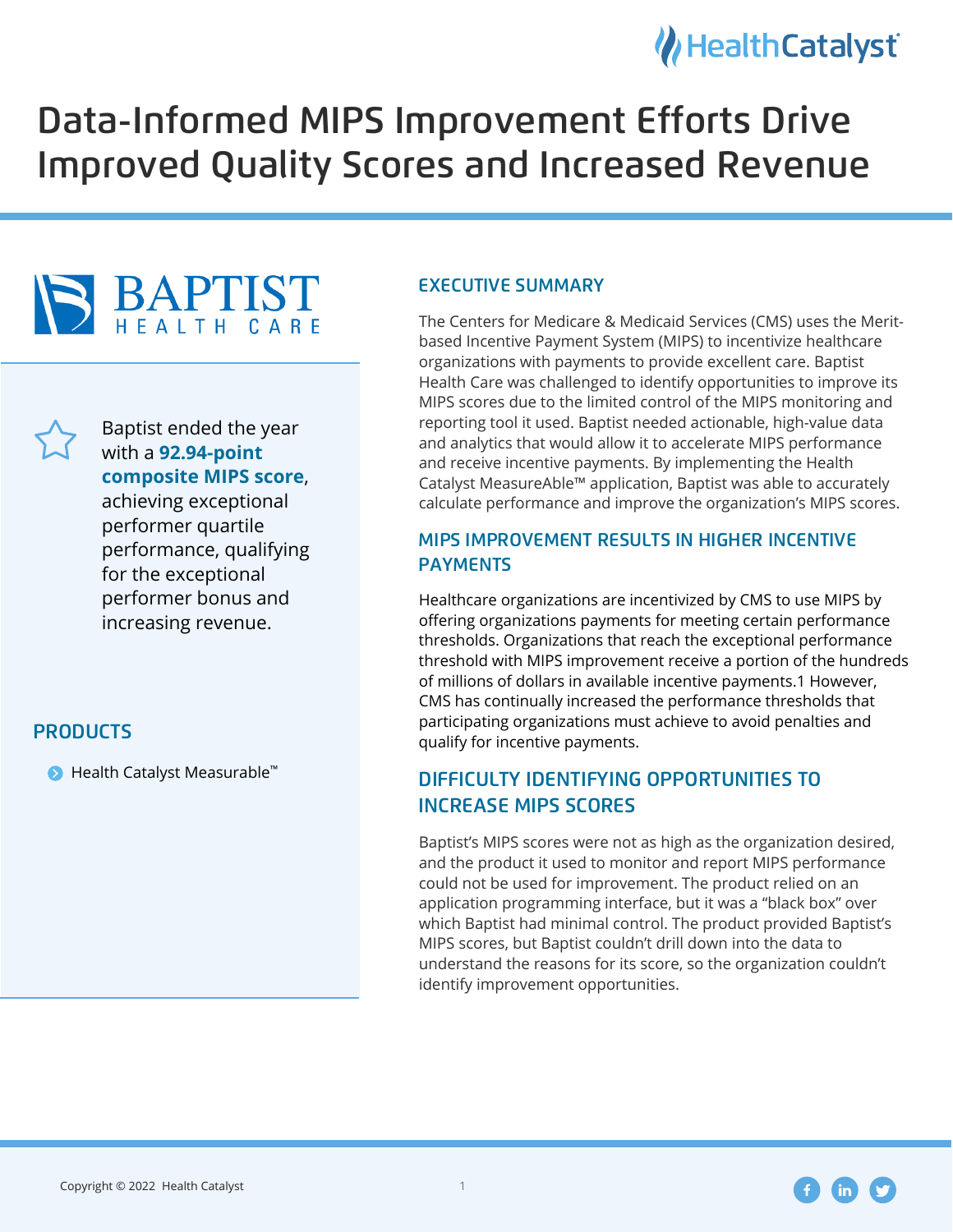When the organization made process changes, it took weeks for the data to make its way through the system and for scores to update, making it difficult—and at times impossible—to evaluate the impact of process changes on outcomes. Furthermore, Baptist had minimal control over submission data and was unable to maximize MIPS scores and ensure the points assigned accurately reflected the expert care provided to its patients. The organization needed actionable, high-value data and analytics that would allow it to accelerate MIPS performance.

#### IMPROVING MIPS WITH ACTIONABLE, ROBUST DATA

To meet its need for actionable, robust, high-value data and analytics for both MIPS reporting and improvement activities, Baptist decided to sunset the previous product used at the organization and implement the Health Catalyst MeasureAble application. MeasureAble is a quality measures solution that combines complete data, measures, visualizations, and workflows (measurement, improvement, and submission) into one comprehensive system. MeasureAble calculates performance, displays a measure performance dashboard, and includes a submission engine that submits data directly to CMS.

After implementing MeasureAble, Baptist now has a single, actionable source of truth for MIPS. The comprehensive measures engine and data visualization dashboard allows Baptist to proactively monitor complete performance metrics across different levels of the organization. Baptist uses the analytics application as part of its daily operations to:

- **•** Effectively monitor, improve, and submit quality performance data. Establish a performance target.
- **•** Determine the number of care gaps that must be closed to achieve the exceptional performance bonus.

With this data, the Baptist teams have the option to perform pre-visit planning activities to determine any gaps in care prior to the patient visit and is currently being used to identify any patient exceptions to the measures to accurately opt them out of the measure to impact performance. Additionally, Baptist visualizes performance for each measure, including current performance and the number of gaps that must be closed to meet improvement goals. The organization can drill down to the provider, population, and patient level, gaining actionable insights to close gaps and improve MIPS performance.



#### **ABOUT BAPTIST HEALTH CARE**

Baptist Health Care is a not-forprofit health system located in Northwest Florida with three hospitals, four medical parks, and an extensive network of primary and specialty care practices, committed to helping families connect the dots between prevention, lifestyle, and physiciandirected care.

MeasureAble gives us actionable data that we can use to drive performance improvement, maximizing our MIPS scores.

**Sara Brown, MBA Practice Optimization Consultant Baptist Health Care**

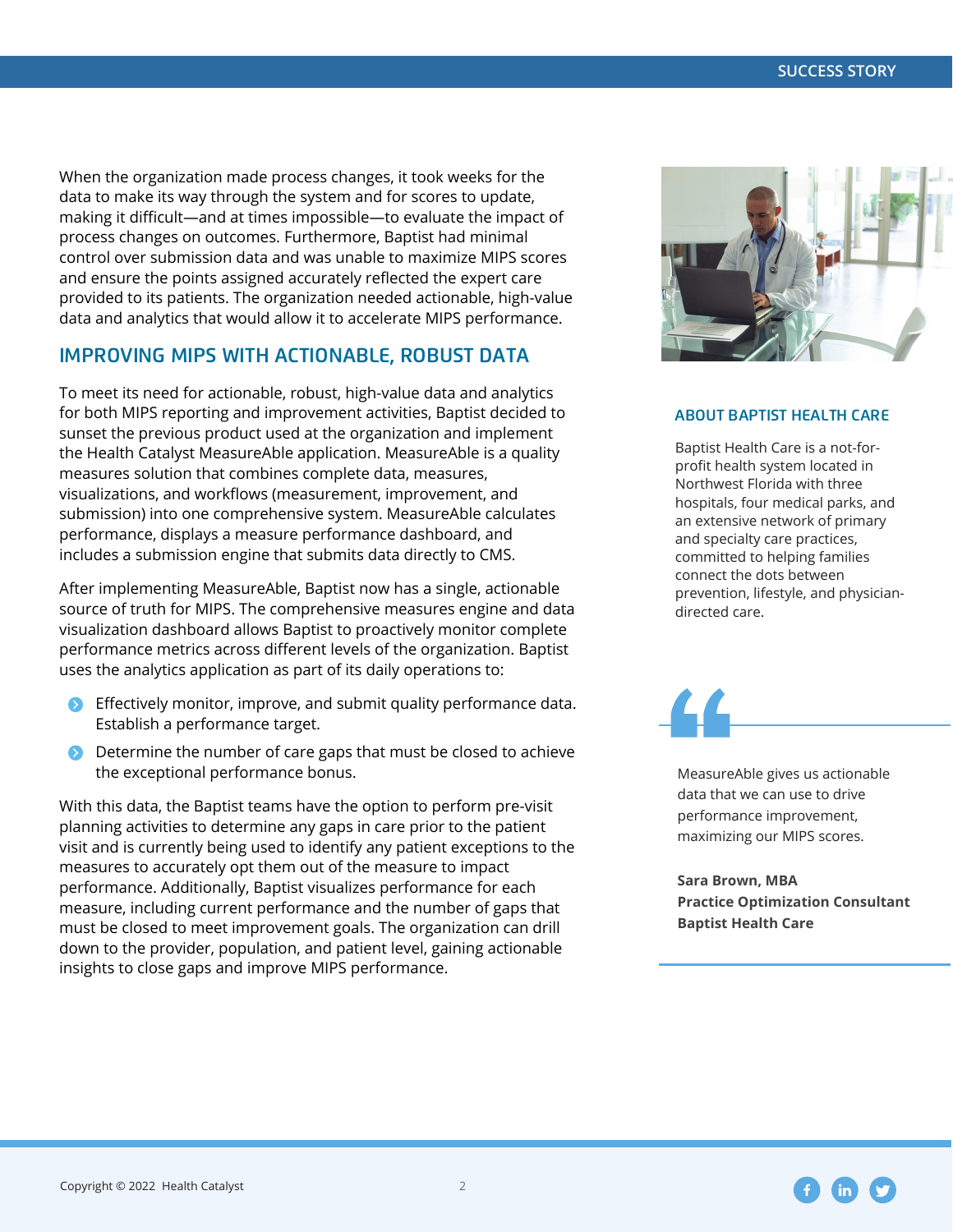Using the analytics application, Baptist can identify why gaps were occurring and then intervene to correct performance. For example:

- **•** The organization gained a better understanding of MIPS measures, including the importance of documentation timing for diagnosis codes, medications, and exclusion and/or exemption criteria on MIPS performance. Baptist provided education to end users, including providers, practice leaders, and frontline team members about the importance of discrete data capture in the structured note and how to identify documentation sequence to impact MIPS performance.
- Some patients appeared to have gaps in care when the patient should have been excluded from the measure. The organization standardized the documentation of exceptions.
- **•** Often, patients received appropriate care, but providers were documenting the care in free-text notes instead of discrete fields in the EHR. Baptist standardized and streamlined documentation expectations, created how-to guides for every measure, and ensured providers were aware of the documentation source for each measure.
- $\bullet$  The organization identified that its EHR was missing codes that should have been available to meet measure requirements, so Baptist worked with its EHR vendor to add the missing codes.

The organization can immediately visualize the impact of process changes on MIPS measure performance, accelerating improvement. Baptist uses the submission engine within the analytics application for a single-source process from calculating to submitting performance data. As a result, the data and scores are transparent, and the organization is confident in the data and reported performance.



With MeasureAble, we have full confidence that the care provided will be captured and reported accurately, and we'll receive the MIPS exceptional performance bonus.

**Robert Lambrisky, BSN, RN, CPHQ, Director of Quality Analytics, Baptist Health Care**

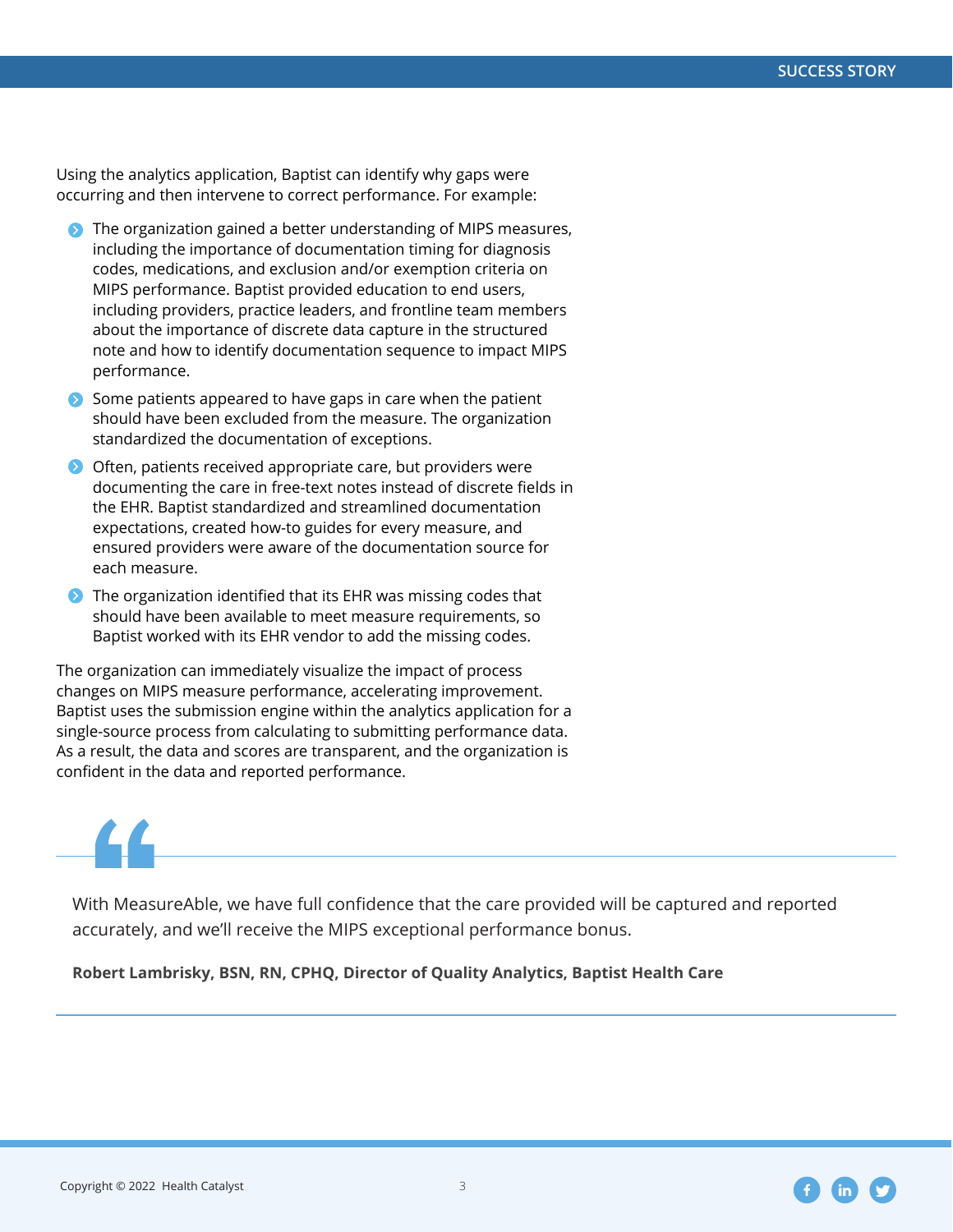#### **RESULTS**

Baptist's data-informed MIPS improvement efforts are delivering the desired results. The organization achieved the following results:

- **8** 92.94-point composite MIPS score, achieving exceptional performer quartile performance, qualifying for the exceptional performance bonus, and increasing revenue.
- **38 percent relative improvement in MIPS quality score,** the result of a 14.2-point increase in quality points.
- **90 percent relative increase** in quality points for the number of patients 18 years and older with nonvalvular atrial fibrillation or atrial flutter who were prescribed warfarin or another FDA-approved anticoagulant drug for the prevention of thromboembolism.
- **72 percent relative increase** in quality points for the number of patients 18 years and older with a diagnosis of coronary artery disease seen within a 12-month period who also have a prior myocardial infarction or a current or prior left ventricular ejection fraction < 40 percent, who were prescribed beta-blocker therapy.
- **52 percent relative increase** in quality points for the number of patients 18 years and older receiving an appropriate routine interval surveillance colonoscopy, who had a previous diagnosis of adenomatous polyp(s).
- **23 percent relative increase** in quality points for the number of patients considered at high risk of cardiovascular events who were prescribed or were on statin therapy during the measurement period.

#### **WHAT'S NEXT**

Baptist continues to leverage the analytics application for improvement and is engaging specialty providers in improvement efforts. The organization is confident it will achieve the exceptional performance quartile again next year and bring in increased revenue by qualifying for MIPS incentives. W





actionable information required for improvement.

**Paul Brown, MS Quality Consultant Baptist Health Care**